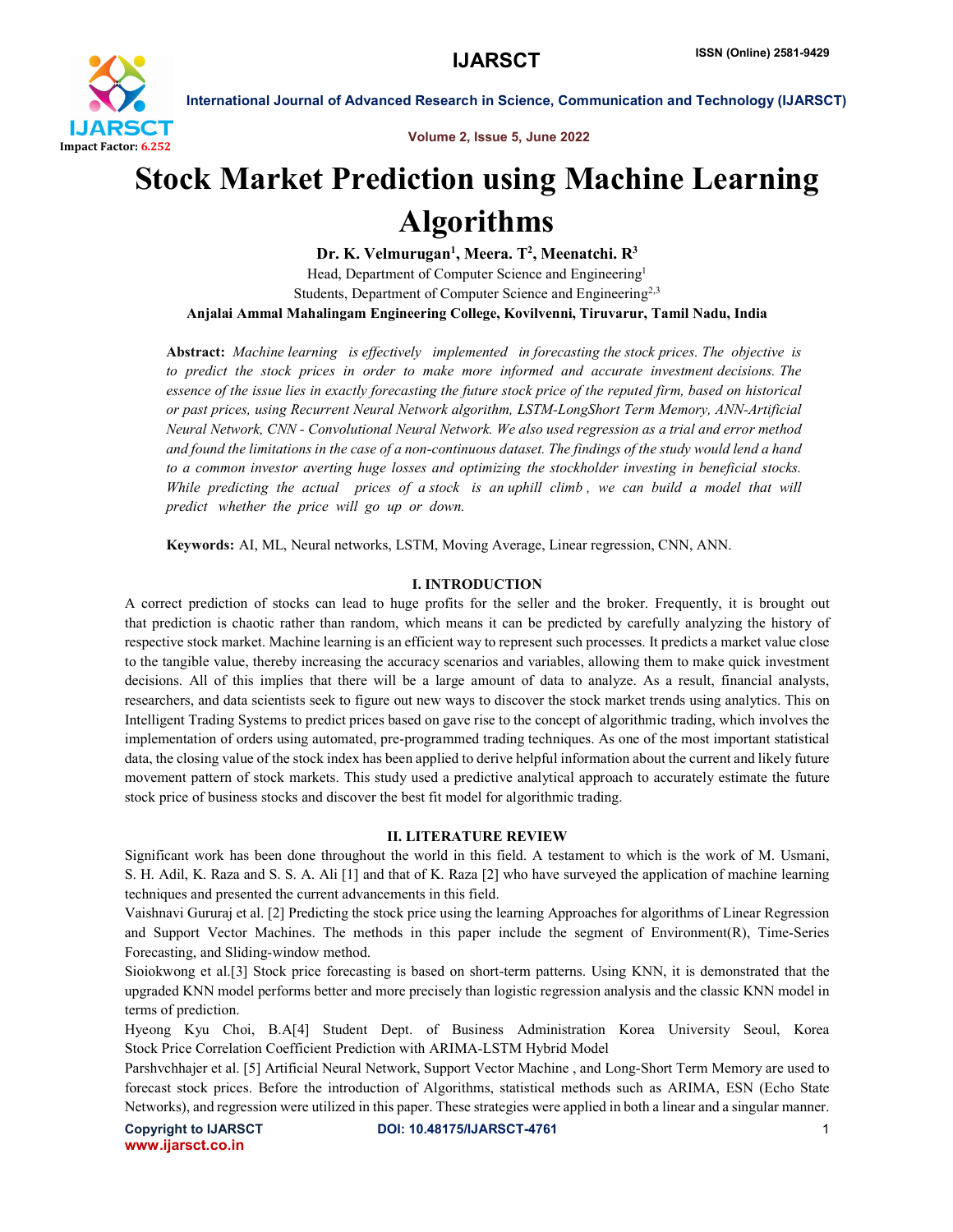

Volume 2, Issue 5, June 2022

# 2.1 Need of the Study

Businesses primarily run over customer's satisfaction, customer reviews about their products. Shifts in sentiment on social media have been shown to correlate with shifts in stock markets. Identifying customer grievances there by resolving them leads to customer satisfaction as well as trustworthiness of an organization A trade-off between risk and return, as well as sensitivity to stock price swings, is necessary to maximize the returns on stock investments. This research will assist a broad range of investors (retail investors, financial firms, stock funds, private lenders, and overseas institutional investors) in making well-informed investment selections based on scientific thinking and logical decision-making. You know you need insights to inform your decision making and you know that you're lacking them, but don't know how best to get them. Sentiment analysis provides some answers into what the most important issues are, from the perspective of customers, at least. Because sentiment analysis can be automated, decisions can be made based on a significant amount of data rather than plain intuition.

# 2.2 Problem Statement

Time Series forecasting & modelling plays an important role in data analysis. Time series analysis is a specialized branch of statistics used extensively in fields such as Econometrics & Operation Research. Time Series is being widely used in analytics & data science. Stock prices are volatile in nature and price depends on various factors. The main aim of this project is to predict stock prices using Long short term memory(LSTM), MovingAverage, ARIMA, KNN, LinearRegression. Market knowledge and personal finance are the key aspects for investors to consider while making investment selections. Lack of these abilities among stockholders would result in inconsistency and inaccuracy in market predictions, resulting in investors investment losses. The financial sector builds and offers stock price forecasting strategies for investors. However, investors have no established forecast technique, which exacerbates the scope and severity of the problem. As a consequence, this research was done.

# 2.3 Machine Learning for Financial Instruments

ML has been used in a variety of sectors, including finance and economics, in recent years. Many researchers have employed machine learning algorithms to develop tools for analyzing historical financial data and other associated data (such as economic conditions) to aid investment decision-making. By combining business news and social media data with machine learning algorithms, a promising non-linear prediction model was developed to estimate the stock values of construction companies. More crucially, correct results need the use of historical or time-series financial data, as well as the careful selection of relevant models, data, and features. The accuracy of the outcomes is determined by the infrastructure used, the data collected, and the algorithms used. The more accurate the ML result, the higher the data quality.

# 2.4 Computer Learning for Stock Price

The role of stock price forecasting has a crucial part of investments since accurate stock price predictions can offer trading strategy recommendations. Due to the uncertainty in the future, Stock price predictions based on previous data are not guaranteed to be accurate. Stock prices, for example, are subject to political and economic fluctuations. As a response, for stock price prediction, investors have combined fundamental and technical analysis. The fundamental analysis goes on the way to determining a stock's inherent worth by assessing numerous internal as well as external factors that may affect the stock or company's value. The economic environment, financial results, economic data, and political and social behavior are some of the most important elements. Financial analysis is a technique that uses historical data to forecast future stock prices. This strategy examines trends in the commodities prices such as the daily beginning, peak, lower, and shutting prices. Other characteristics could be researched and used in the technical indicators to improve prediction sureness.

- The initial price of any publicly traded stock at the start of a trading day on an exchange is known as the opening price.
- Peak and Lower Prices stock's maximum and minimum prices upon this particular day. Traders typically use these statistics to determine the stock's volatility.

www.ijarsct.co.in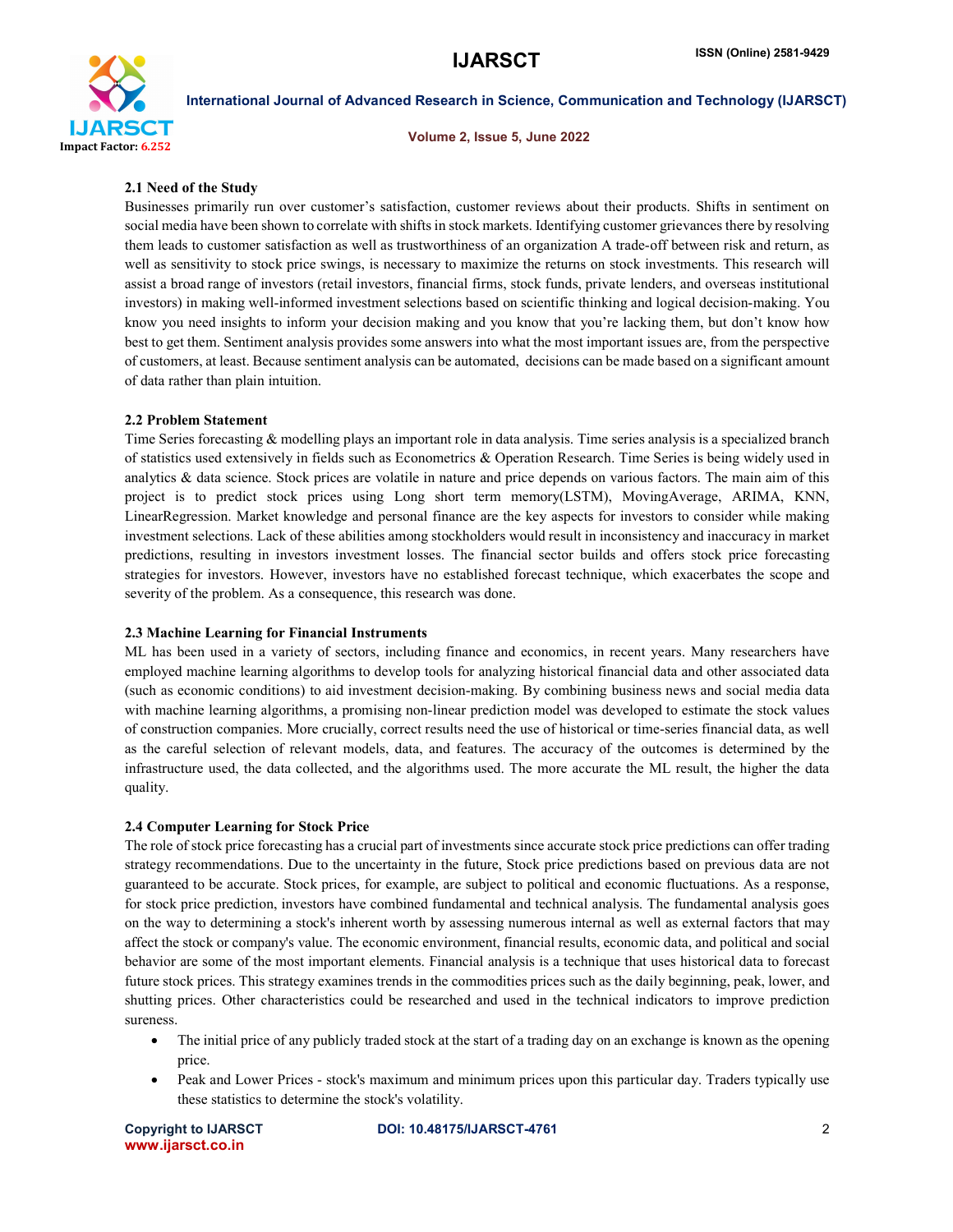

# Volume 2, Issue 5, June 2022

- Close Price- stock's price at the conclusion of the day's business.
- Volume- total securities or obligations amount traded in all marketplaces for trading over a specific period.
- Modified Ended Prices- genuine cost of a stock; it indicates the potential investment after rewards have been distributed.

Many algorithms and strategies for stock price prediction have been suggested in the literature, and some of them summarise the functionality of different classifiers with approaches reported with research. Many deep learn approaches such as RNN, LSTM, Linear Regression performed well in terms of creating low error percentages.

# III. METHODOLOGY

Our goal is to forecast future prices and calculate the company's potential growth over various periods. The prediction error for each company in each industry is then examined. We can then determine which time is ideal for predicting the future of that particular industry. With the use of LSTM, anticipate the long-term target price of a company against a set of pre-determined zone. The future prediction will be based on historical data, and we will calculate the progress of those companies over various time. Then, after assessing the targeting price variances on every time interval, we choose the schedule with the highest growth, i.e. the least inaccuracy for the given region. Let's pretend we're looking at data for Years in our analysis.

# IMPLEMENTATION STEPS:

- Step 1: Raw Stock Price Dataset: The finance yahoo official website is used to collect day-by-day past stock prices of selected firms. Load the training dataset
- Step 2: Import libraries
- Step 3: Pre-processing: Data analysis strategy for refining data into usable and productive information.
- To evaluate, the data collected is divided toward training and testing sets once it has been turned into a clean dataset. Making a data structure with 30-time steps and only one output.
- Step 4: Feature Selection: In this step, the data features that will be supplied to the Neural network are chosen. Date and End Price were assigned as variable extracted in this investigation.
- Step 5: Fitting the model using Linear Regression, CNN, ANN.
- Step 6: Plotting the actual and predicted prices and understanding the limitations of regression.
- Step 7: Conversion of the dataset into a time series object.
- Step 8: Set the Neural Network Imitation: The training dataset is accustomed to train NN pattern. Random weights and biases are used to start the model. The proposed LSTM model consists of a serial input, three LSTM levels with hidden layers with stimulation. The output layer is once again a serous membrane with a linear perceptron.
- Step 9: Generate Output: The error difference between the RNN-generated output and the target values is determined. By modifying the biases and weights, the Back propagation method is utilized to reduce the error difference.
- Step 10: comparing accuracy for ANN, CNN, and LSTM and conclude the best fit model for our Concluding with the best accurate model

Prior to the implementation of the algorithm:

A positive correlation indicates that there exists a direct relationship, and the data is scaled using a mini max scalar to a fixed range usually 0 to -1. splitting the data 80% train, 20% test.

Correlation:

(i) Correlation assists in determining the degree to which variables are related. It gives us a chance to make decisions about our future events.

(ii) Correlation analysis assists in making the nature and scope of a relation, which can be utilized to plan and forecast future events.

Copyright to IJARSCT **DOI: 10.48175/IJARSCT-4761** 3 www.ijarsct.co.in After implementation of the algorithms,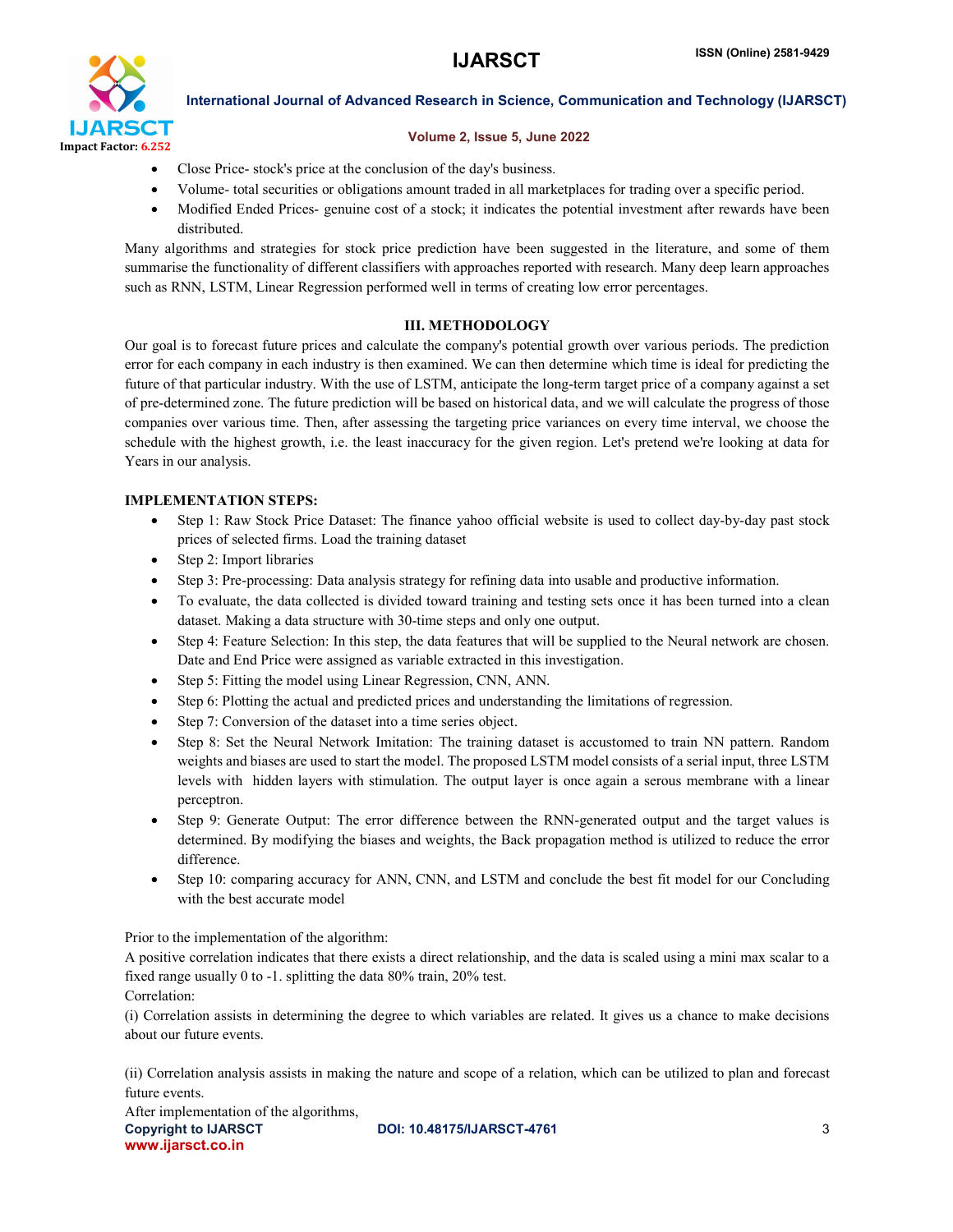

Volume 2, Issue 5, June 2022

# Accuracy test:

 Accuracy is generally the no. of correct predictions to the total predictions. By visualizing through sea born we could able to identify that all the other variables have a linear relationship with close. So, linear regression is performed for prediction. The efficiency of a system is linked to the profits obtained by implementing it.



# IV. TRAINING AND PREDICTION

# 4.1 Linear Regression

Linear regression analysis is used to predict the value of a variable based on the value of another variable. The variable you want to predict is called the dependent variable. The variable you are using to predict the other variable's value is called the independent variable. The regression equation is solved to provide the coefficients, which are then used to forecast a stock's future price. The biggest boon of linear regression models is linearity: It makes the estimation procedure simple. Linear regression models can also be considered single-layer neural networks because they are made up of just one artificial neuron. We can consider this transformation as linear regression because every input is associated to every output. But here for this data, linear regression cannot be fitted because the volume variable is highly correlated and that collapse the total system. so, we are converting the raw data to a time series object.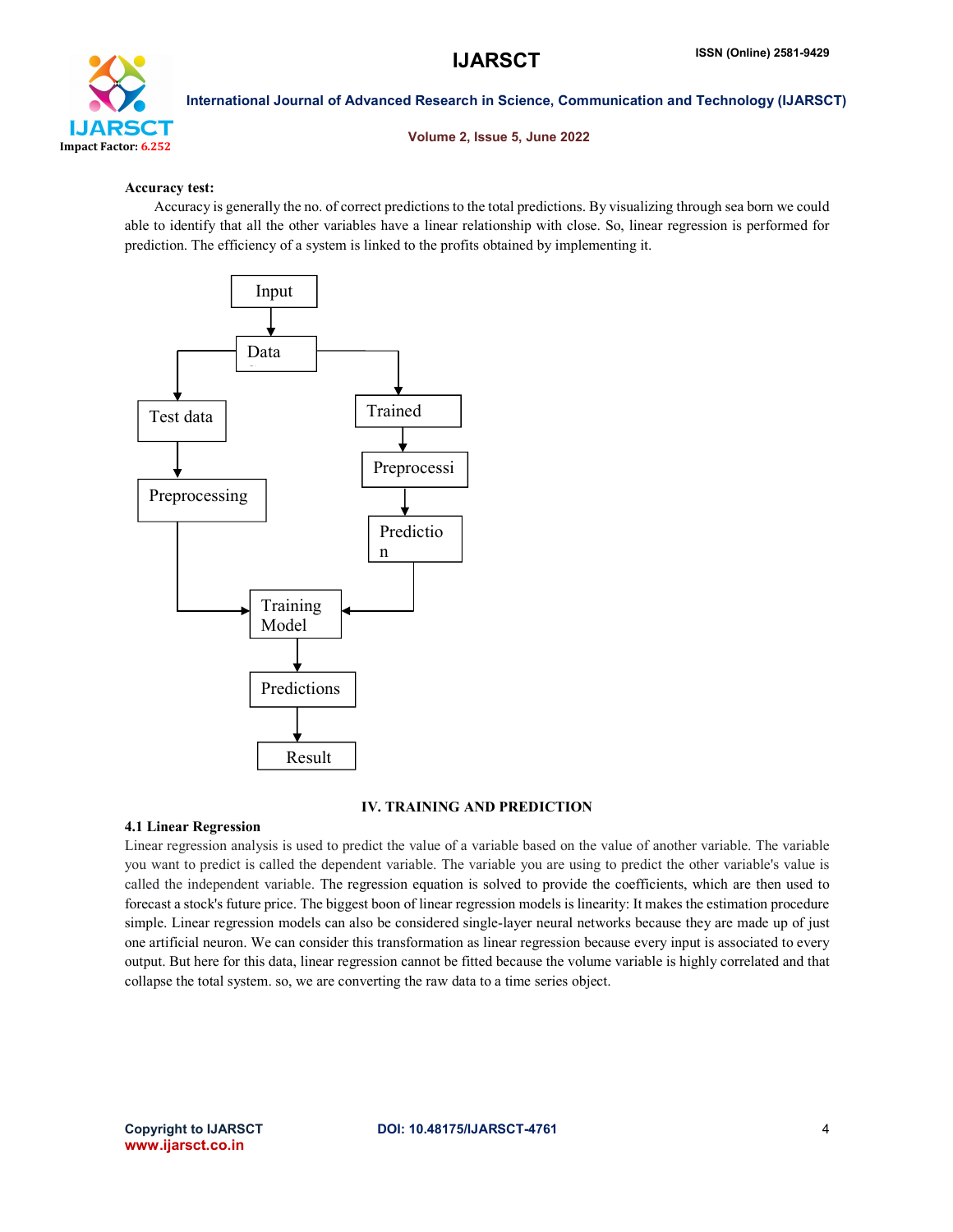# **IJARSCT** ISSN (Online) 2581-9429



Impact Factor: 6.252

International Journal of Advanced Research in Science, Communication and Technology (IJARSCT)

# Volume 2, Issue 5, June 2022



# 4.2 ANN

Artificial Neural Networks (ANNs) are a class of computational algorithms that takes influence from the cerebral cortex. That's also, much as a neuron in the structure of the brain can learn from prior data, artificial neural networks may discover insights and replicate these in the shape of suggestions or categorization. The accuracy of this model for our dataset is 96.05%



## 4.3 CNN

A feed-forward neural network is a convolutional neural network. Convolutional neural networks include the same properties as standard neural networks, including intake layers, screened layers, and outcome layers, with the return of the former layer of inversion or pools being the supply of the level of convolution. Pooling layers, fully-connected strands, and other features distinguish them. In a convolutional neural network, the number of levels is higher than in a regular cnn architecture, demonstrating the neural network's capability to some extent. The bigger the number of hidden layers, the more information it can extract and recognize from the input. The accuracy for this model is 98.79%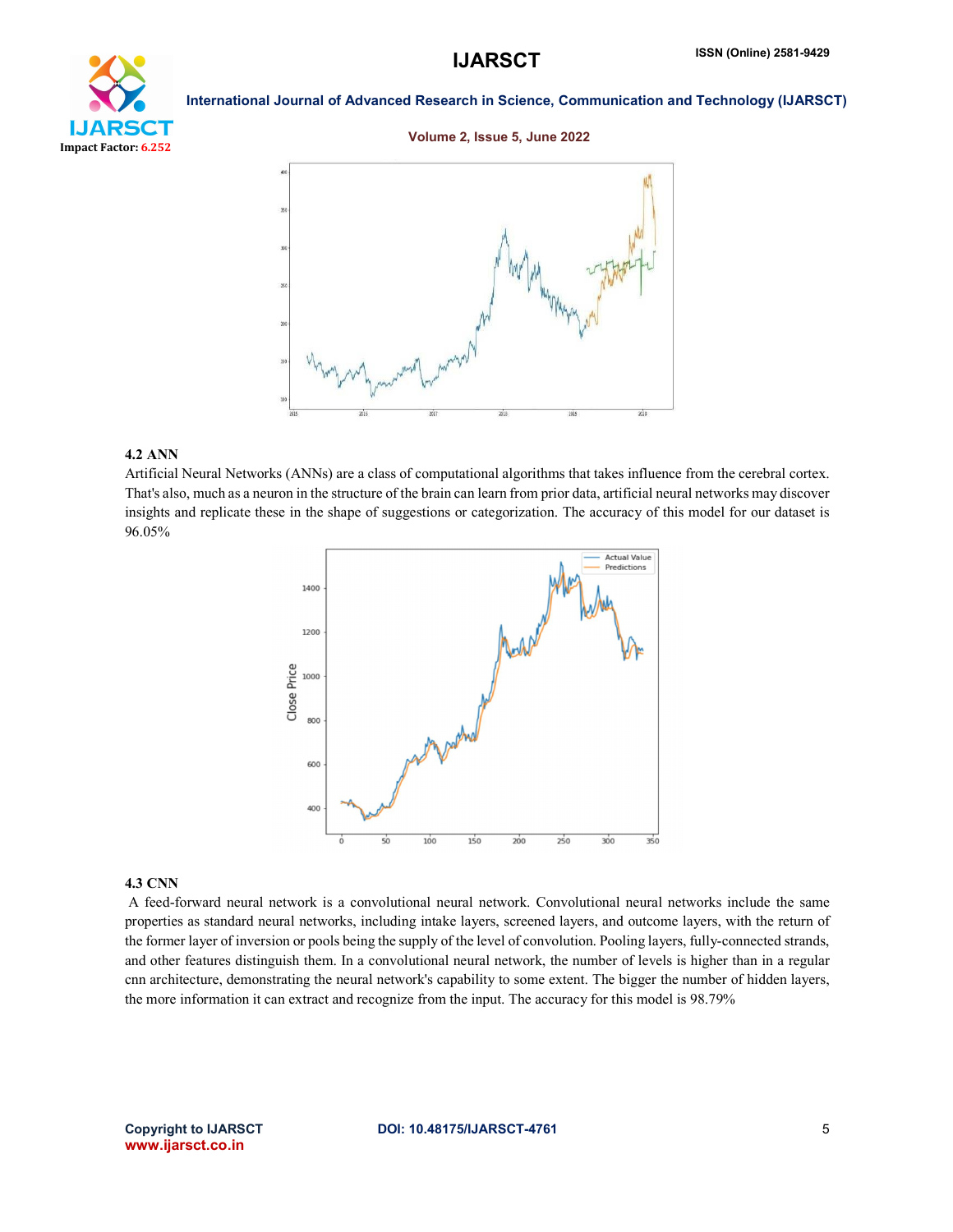# YТ Impact Factor: 6.252

International Journal of Advanced Research in Science, Communication and Technology (IJARSCT)

## Volume 2, Issue 5, June 2022



# 4.4 RNN

RNNs are a learning algorithm that is efficient and are the most intriguing procedures with local storage. As a result, a Recurrent neural network incorporates two inputs: the current and recent past. This is critical because the data sequence offers critical information about what will happen next, which is why an RNN can perform tasks that other algorithms lack. It analyses prolonged sequences. This makes RNN ideal for stock price prediction, which requires a large amount of previous data. LSTM can indeed be thought of as an RNN with a computer's memory and two major trajectories:

- 1. In a narrow condition, the rates remain at the present moment step.
- 2. Protracted state, while moving across the network, saves, examines, and refuses objects intended again for brief.

# Long Short Term Memory (LSTM):

A sort of recurrent neural network is the LSTM. It was created specifically to address the general RNN's long-term dependency problem. It's been applied in a variety of fields, including language processing, voice search, visual caption creation, film labeling, economic analysis and language processing. A chain form of the repeated neural network module is seen in every RNN.

Thus, it is highly suited to learning from significant experiences. We could obtain an accuracy of 98.86%.



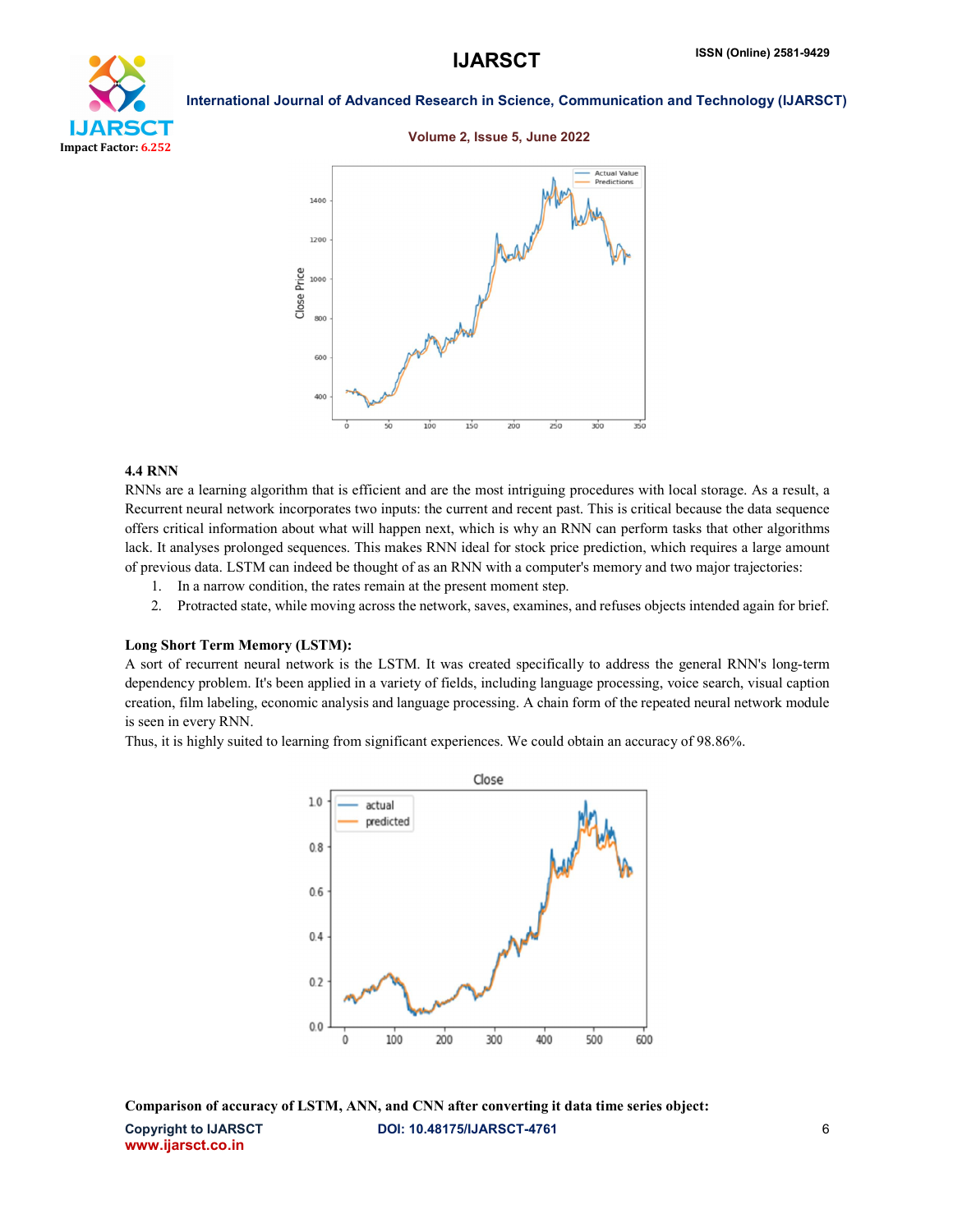

### Volume 2, Issue 5, June 2022



Why LSTM is concluded as the best model for stock price prediction?

Models are most commonly used with univariate data.

Long spans of time divide them. The units of an LSTM are used to build the stages of an RNN, also known as an Lstm model. Because of Long short - term memory, RNN can remember inputs for a long time. Because LSTMs store data in an address space comparable to that of a processor, this is the case. The LSTM can acquire, copy, and remove content out of its memories.

Although significant incidents in a series data may have unpredictable lags, LSTM networks are more for diagnosing, analyzing, and drawing conclusions.

# V. CONCLUSION

In this project, we are predicting closing stock price of any given organization, we developed a web application for predicting close stock price using LMS and LSTM algorithms for prediction. We have created and evaluated that model using TATA Steel Product past data from January 1, 2015, to December 30, 2021. The source data is appropriately preprocessed, and appropriate factors for creating predictive models are found. The prediction framework is further enhanced by developing three Convolution Neural Network methods plus varied input data sizes and network configurations following the creation and validation of cognitive computing models. These CNN-based layouts outperformed machinelearning-based predictive models by a wide margin. The study has convincingly proven that deep learning-based models are far more able to extract and learn the characteristics of a training dataset than their machine learning alternatives. we could achieve the accuracy of 98.86% and concluding LSTM is the best performing model for the dataset we took .though we could get high accuracy time series object has its limitations, unlike other algorithms it won't support missing values, data transformations are costly and it demands linear relationship between variables.

# **REFERENCES**

- [1]. Adil MOGHAR, Mhamed HAMICHE, "Stock Market Prediction Using LSTM Recurrent Neural Network "International Workshop on Statistical Methods and Artificial intelligence (IWSMAI), April 6- 9,2020,warsaw,Poland.
- [2]. Emerson, S., Kennedy, R., O'Shea, L., & O'Brien, J. (2019, May). Trends and Applications of Machine Learning in Quantitative Finance. In 8th International Conference on Economics and Finance Research (ICEFR 2019).
- [3]. VaishnaviGururaj , Shriya V R, Dr.Ashwini K "Stock Market Prediction using Linear Regression and Support Vector Machines" in International Journal of Applied Engineering Research ISSN 0973-4562 Volume 14, Number 8 (2019) pp. 1931-1934
- [4]. P. Abinaya, V. S. Kumar, P. Balasubramanian, and V. K. Menon, "Measuring stock price and trading volume causality among nifty50 stocks: The todayamamoto method," in Advances in Computing, Communications, and Informatics (ICACCI), 2016 International Conference on. IEEE, 2016, pp. 1886–1890.
- [5]. Moritz, B., & Zimmermann, T. (2016). Tree-based conditional portfolio sorts: The relation between past and future stock returns. Available at SSRN 2740751.

www.ijarsct.co.in